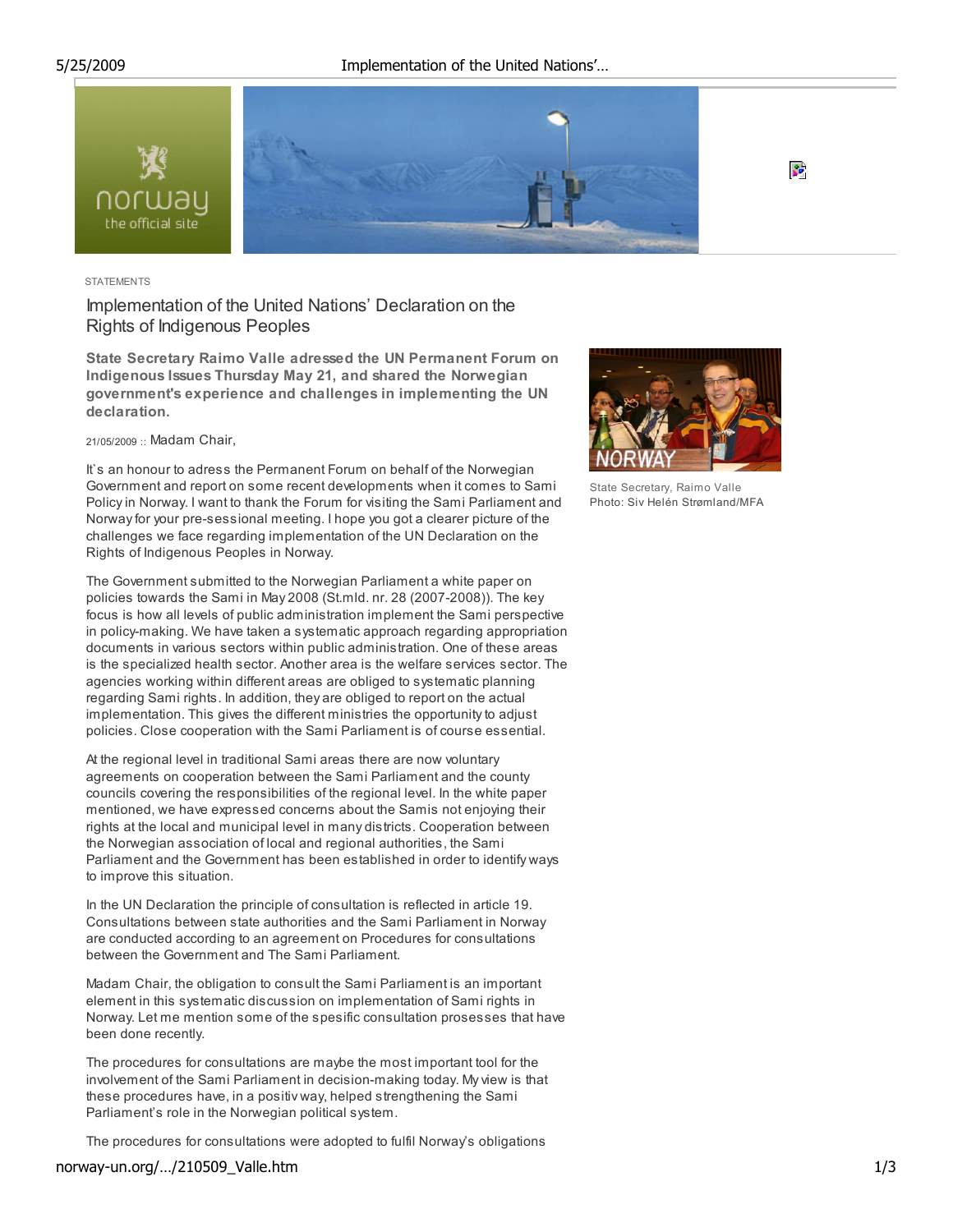## 5/25/2009 Implementation of the United Nations'…

under the provisions of ILO Convention No. 169. According to article 6 the Government is obliged to consult the Sámi in matters that directly affect them.

The scope of the consultation procedures is extensive. The procedures apply to the Government and its ministries, directorates and other subordinate state agencies or activities. Furthermore, they apply in all matters that may affect Sami interests directly.

The substantive scope of the consultations may include various issues, as

- **e** legislation
- p regulations.
- specific or individual administrative decisions,
- auidelines.
- measures
- and other decisions.

The obligation to consult the Sámi Parliament may include all material and immaterial forms of Sámi culture.

It is important to underline that the procedures applies in matters concerning the material basis for the Sámi culture. This includes land administration, competing land utilization and land rights. The obligation to consult the Sami Parliament is applicable to traditional Sami areas in the whole of Norway.

It is stated in the procedures that the consultations shall be undertaken in good faith. The objective is to achieve an agreement to the proposed measures.

According to the procedures, state authorities are obliged to inform the Sámi Parliament as early as possible of the commencement of any relevant matters that may directly affect the Sámi or where Sámi interests and conditions may be affected.

In cases where the State authorities and the Sámi Parliament agree that consultations are to be held, they shall seek to agree on a plan for such consultations. Sufficient time shall be allocated to enable the parties to carry out effective consultations.

The parties have agreed that consultations shall not be discontinued as long as the Sámi Parliament and the State authorities consider it possible to achieve an agreement.

However, in matters where no agreement is reached, the Sámi Parliament's arguments shall be clearly stated in the final decision. This is an important part of the procedures.

In 2008, several consultations were held between the Sami Parliament and the Government concerning the Nature Diversity Act. Both the Government and the Sami Parliament were satisfied with the process and the result. During the consultation process, the Sami Parliament got acceptanse for many of their claims. In a plenary session in November 2008 the Sámi Parliament endorsed the Act.

I want to highlight one aspect of this Act.

The Act states that the exploitation of genetic material from animals, plants and microorganisms shall benefit the environment and human beeings both in a national and an international perspective. An appropriate distribution of the benefits by the use of genetic material must be emphasized in a way that indigenous and local communities' interests are taken care of. The Act provides the possibility to draft regulations requiring permits for access to Norwegian genetic resources, rules on benefit-sharing, and information on the use of traditional knowledge.

Article 16 of the UN declaration on the Rights of Indigenous Peoples relates to media. An important achievement in 2008, also after consultations with the Sami Parliament, is that we have two Sami newspapers in Norway which are published five days a week. One of them is in Sami language and the other in